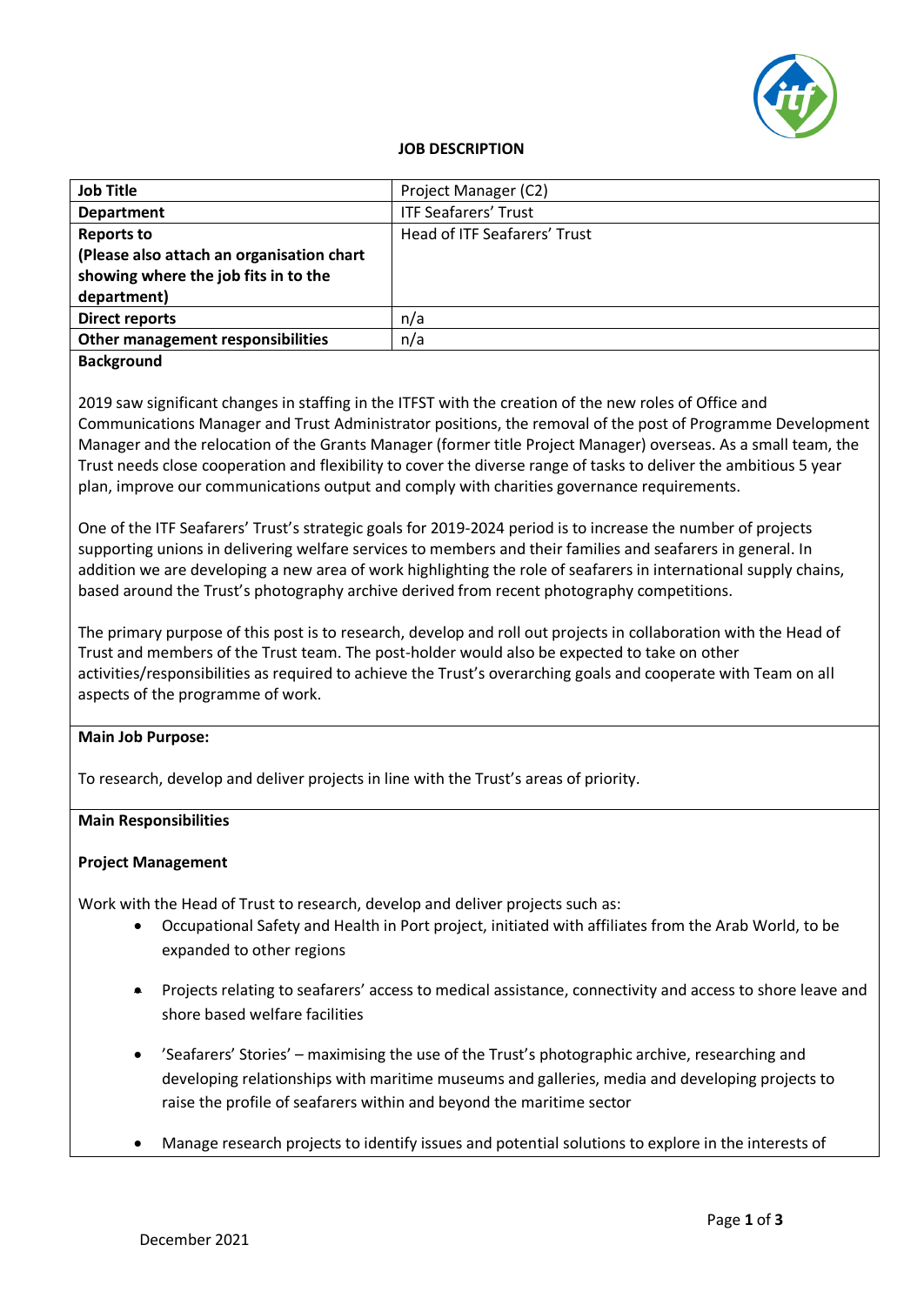

improving seafarers' welfare

- Represent the Trust nationally and internationally in relation to the development of seafarers' welfare projects
- Prepare relevant documentation for Board of Trustees meetings

# **Communication and Training**

• In conjunction with the Office & Communications Manager develop and implement internal and external communications and media strategies to support and promote projects

#### **Decisions**

- The post-holder will work independently within the scope of the projects there will be a wide range of practical and logistical decisions to be taken
- The projects have the potential to develop in different directions therefore decisions will require judgment and an ability to analyse information and make informed recommendations
- Critical decisions will be taken in consultation with the Head of Trust

#### **Complexity**

- The position requires an understanding of the maritime sector, maritime trade unions and ITF maritime policies which is complex and can be sensitive
- Although the role is primarily to develop a programme of union led projects, as the Trust comprises a small team with a heavy and diverse workload, the post-holder will be expected to contribute to other activities within the Trust
- The position is primarily one of project management requiring research and information gathering skills, project planning and execution, consideration of mechanisms for monitoring and evaluation and ability to organise event logistics

# **Contacts**

- Communication with union leadership and representatives, Maritime Sections, Regions & Departments
- Diplomacy and sensitivity required to gauge union levels of interest and engagement and manage expectations
- Maintain excellent communication and coordination with the members of the ITFST team and ITF Maritime

# **Other important requirements of the job not covered above e.g. requirement to communicate in a language other than English**

- Fluency in other languages is highly beneficial.
- Experience of working with comms plans/social media